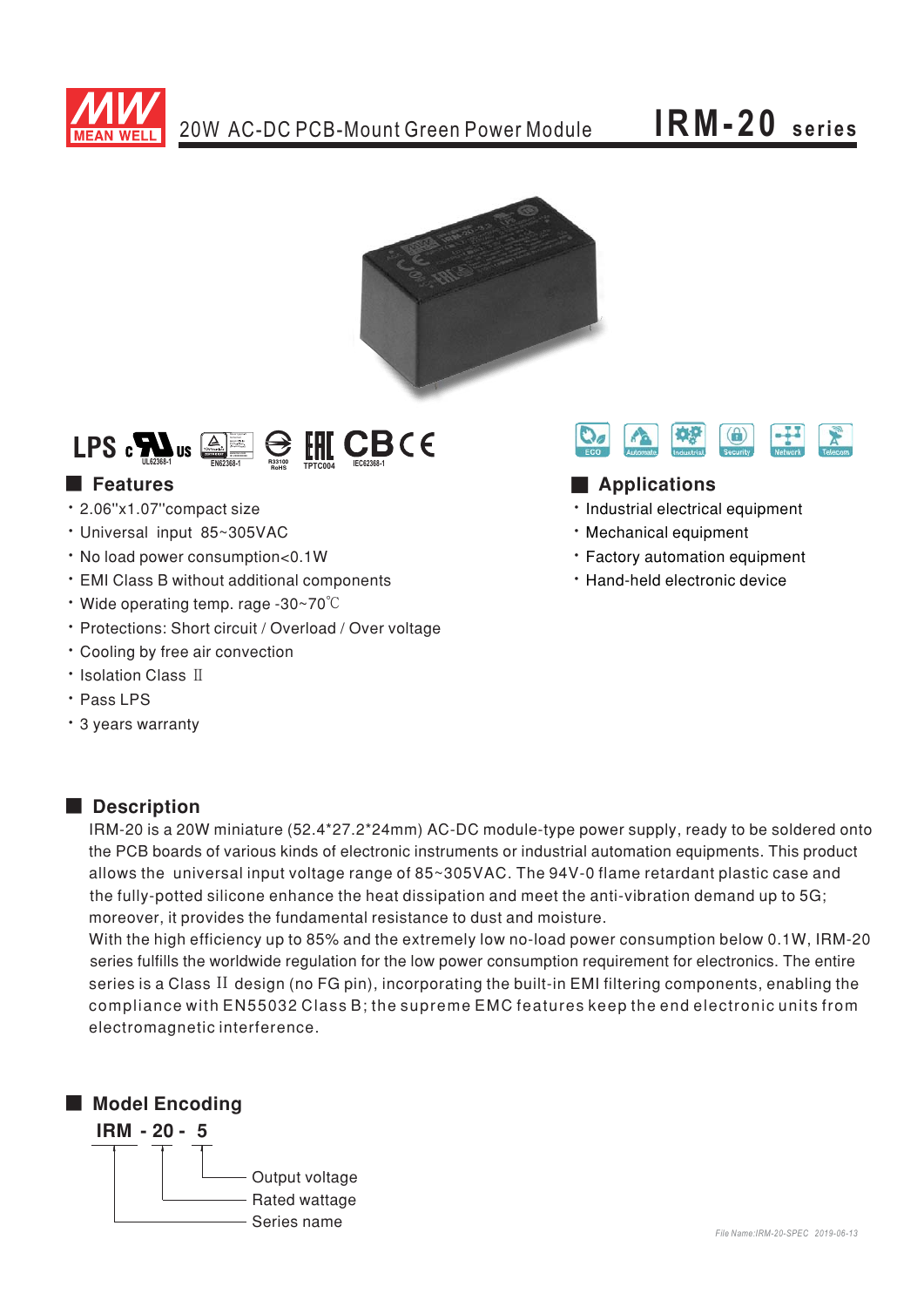

| <b>JELUIFIUAI IUN</b><br><b>MODEL</b> |                                                                                                                                                                                                                                                                                                                                                                                                                                                                                                                                                                                                                                                                                                                                                                                                                                                | IRM-20-3.3                                                                                                                           | <b>IRM-20-5</b>            | <b>IRM-20-12</b>                                                              | <b>IRM-20-15</b>            | <b>IRM-20-24</b> |  |
|---------------------------------------|------------------------------------------------------------------------------------------------------------------------------------------------------------------------------------------------------------------------------------------------------------------------------------------------------------------------------------------------------------------------------------------------------------------------------------------------------------------------------------------------------------------------------------------------------------------------------------------------------------------------------------------------------------------------------------------------------------------------------------------------------------------------------------------------------------------------------------------------|--------------------------------------------------------------------------------------------------------------------------------------|----------------------------|-------------------------------------------------------------------------------|-----------------------------|------------------|--|
|                                       | <b>DC VOLTAGE</b>                                                                                                                                                                                                                                                                                                                                                                                                                                                                                                                                                                                                                                                                                                                                                                                                                              | 3.3V                                                                                                                                 | 5V                         | 12V                                                                           | 15V                         | <b>24V</b>       |  |
| <b>OUTPUT</b>                         | <b>RATED CURRENT</b>                                                                                                                                                                                                                                                                                                                                                                                                                                                                                                                                                                                                                                                                                                                                                                                                                           | 4.5A                                                                                                                                 | 4A                         | 1.8A                                                                          | 1.4A                        | 0.9A             |  |
|                                       | <b>CURRENT RANGE</b>                                                                                                                                                                                                                                                                                                                                                                                                                                                                                                                                                                                                                                                                                                                                                                                                                           | $0 - 4.5A$                                                                                                                           | $0 - 4A$                   | $0 - 1.8A$                                                                    | $0 - 1.4A$                  | $0 - 0.9A$       |  |
|                                       | <b>RATED POWER</b>                                                                                                                                                                                                                                                                                                                                                                                                                                                                                                                                                                                                                                                                                                                                                                                                                             |                                                                                                                                      |                            |                                                                               | <b>21W</b>                  |                  |  |
|                                       |                                                                                                                                                                                                                                                                                                                                                                                                                                                                                                                                                                                                                                                                                                                                                                                                                                                | 14.85W                                                                                                                               | 20W                        | 21.6W                                                                         |                             | 21.6W            |  |
|                                       | RIPPLE & NOISE (max.) Note.2 200mVp-p                                                                                                                                                                                                                                                                                                                                                                                                                                                                                                                                                                                                                                                                                                                                                                                                          |                                                                                                                                      | 200mVp-p                   | 200mVp-p                                                                      | 200mVp-p                    | 200mVp-p         |  |
|                                       | VOLTAGE TOLERANCE Note.3 $\pm$ 2.5%                                                                                                                                                                                                                                                                                                                                                                                                                                                                                                                                                                                                                                                                                                                                                                                                            |                                                                                                                                      | ±2.5%                      | ±2.5%                                                                         | ±2.5%                       | ±2.5%            |  |
|                                       | <b>LINE REGULATION</b>                                                                                                                                                                                                                                                                                                                                                                                                                                                                                                                                                                                                                                                                                                                                                                                                                         | ±0.5%                                                                                                                                | ±0.5%                      | ±0.3%                                                                         | ±0.3%                       | ±0.3%            |  |
|                                       | <b>LOAD REGULATION</b>                                                                                                                                                                                                                                                                                                                                                                                                                                                                                                                                                                                                                                                                                                                                                                                                                         | ±1%                                                                                                                                  | ±1%                        | ±0.5%                                                                         | ±0.5%                       | ±0.5%            |  |
|                                       | <b>SETUP, RISE TIME</b>                                                                                                                                                                                                                                                                                                                                                                                                                                                                                                                                                                                                                                                                                                                                                                                                                        | 1000ms, 20ms/230VAC                                                                                                                  |                            | 1000ms, 20ms/115VAC at full load                                              |                             |                  |  |
|                                       | HOLD UP TIME (Typ.)                                                                                                                                                                                                                                                                                                                                                                                                                                                                                                                                                                                                                                                                                                                                                                                                                            | 40ms/230VAC<br>8ms/115VAC at full load                                                                                               |                            |                                                                               |                             |                  |  |
| <b>INPUT</b>                          | <b>VOLTAGE RANGE</b>                                                                                                                                                                                                                                                                                                                                                                                                                                                                                                                                                                                                                                                                                                                                                                                                                           | $85 \sim 305$ VAC<br>$120 - 430VDC$                                                                                                  |                            |                                                                               |                             |                  |  |
|                                       | <b>FREQUENCY RANGE</b>                                                                                                                                                                                                                                                                                                                                                                                                                                                                                                                                                                                                                                                                                                                                                                                                                         | 47~440Hz                                                                                                                             |                            |                                                                               |                             |                  |  |
|                                       | <b>EFFICIENCY (Typ.)</b>                                                                                                                                                                                                                                                                                                                                                                                                                                                                                                                                                                                                                                                                                                                                                                                                                       | 76%                                                                                                                                  | 79%                        | 84%                                                                           | 84%                         | 85%              |  |
|                                       | <b>AC CURRENT (Typ.)</b>                                                                                                                                                                                                                                                                                                                                                                                                                                                                                                                                                                                                                                                                                                                                                                                                                       | 0.6A/115VAC<br>0.4A/230VAC<br>0.3A/277VAC                                                                                            |                            |                                                                               |                             |                  |  |
|                                       | <b>INRUSH CURRENT (Typ.)</b>                                                                                                                                                                                                                                                                                                                                                                                                                                                                                                                                                                                                                                                                                                                                                                                                                   | COLD START 20A/115VAC<br>40A/230VAC                                                                                                  |                            |                                                                               |                             |                  |  |
|                                       | <b>LEAKAGE CURRENT</b>                                                                                                                                                                                                                                                                                                                                                                                                                                                                                                                                                                                                                                                                                                                                                                                                                         | $< 0.25$ mA/277VAC                                                                                                                   |                            |                                                                               |                             |                  |  |
| <b>PROTECTION</b>                     | <b>OVERLOAD</b>                                                                                                                                                                                                                                                                                                                                                                                                                                                                                                                                                                                                                                                                                                                                                                                                                                | 115%~160% rated output power                                                                                                         |                            |                                                                               |                             |                  |  |
|                                       |                                                                                                                                                                                                                                                                                                                                                                                                                                                                                                                                                                                                                                                                                                                                                                                                                                                | Protection type : Hiccup mode, recovers automatically after fault condition is removed                                               |                            |                                                                               |                             |                  |  |
|                                       | <b>OVER VOLTAGE</b>                                                                                                                                                                                                                                                                                                                                                                                                                                                                                                                                                                                                                                                                                                                                                                                                                            | $3.8 - 4.46V$                                                                                                                        | $5.75 - 6.75V$             | $13.8 \sim 16.2V$                                                             | $17.25 - 20.25V$            | $27.6 - 32.4V$   |  |
|                                       |                                                                                                                                                                                                                                                                                                                                                                                                                                                                                                                                                                                                                                                                                                                                                                                                                                                | Protection type: Shut off o/p voltage, clamping by zener diode                                                                       |                            |                                                                               |                             |                  |  |
| <b>ENVIRONMENT</b>                    | <b>WORKING TEMP.</b>                                                                                                                                                                                                                                                                                                                                                                                                                                                                                                                                                                                                                                                                                                                                                                                                                           | -30 ~ +70°C (Refer to "Derating Curve")                                                                                              |                            |                                                                               |                             |                  |  |
|                                       | <b>WORKING HUMIDITY</b>                                                                                                                                                                                                                                                                                                                                                                                                                                                                                                                                                                                                                                                                                                                                                                                                                        | $20 \sim 90\%$ RH non-condensing                                                                                                     |                            |                                                                               |                             |                  |  |
|                                       | <b>STORAGE TEMP., HUMIDITY</b>                                                                                                                                                                                                                                                                                                                                                                                                                                                                                                                                                                                                                                                                                                                                                                                                                 | $-40 \sim +85^{\circ}$ C, 10 ~ 95% RH                                                                                                |                            |                                                                               |                             |                  |  |
|                                       | <b>TEMP. COEFFICIENT</b>                                                                                                                                                                                                                                                                                                                                                                                                                                                                                                                                                                                                                                                                                                                                                                                                                       | $\pm$ 0.03%/°C (0~50°C)                                                                                                              |                            |                                                                               |                             |                  |  |
|                                       | <b>VIBRATION</b>                                                                                                                                                                                                                                                                                                                                                                                                                                                                                                                                                                                                                                                                                                                                                                                                                               | 10 ~ 500Hz, 5G 10min./1cycle, period for 60min. each along X, Y, Z axes                                                              |                            |                                                                               |                             |                  |  |
|                                       | <b>LEAD TEMPERATURE</b>                                                                                                                                                                                                                                                                                                                                                                                                                                                                                                                                                                                                                                                                                                                                                                                                                        | $260 \pm 5^{\circ}$ C, 5s (max.)                                                                                                     |                            |                                                                               |                             |                  |  |
|                                       | 2000 meters<br><b>OPERATING ALTITUDE Note.4</b>                                                                                                                                                                                                                                                                                                                                                                                                                                                                                                                                                                                                                                                                                                                                                                                                |                                                                                                                                      |                            |                                                                               |                             |                  |  |
| <b>SAFETY &amp;</b><br><b>EMC</b>     | <b>SAFETY STANDARDS</b>                                                                                                                                                                                                                                                                                                                                                                                                                                                                                                                                                                                                                                                                                                                                                                                                                        | IEC62368-1, UL62368-1, TUV EN62368-1, EAC TP TC 004, BSMI CNS14336-1 approved                                                        |                            |                                                                               |                             |                  |  |
|                                       | <b>WITHSTAND VOLTAGE</b>                                                                                                                                                                                                                                                                                                                                                                                                                                                                                                                                                                                                                                                                                                                                                                                                                       | I/P-O/P:3KVAC                                                                                                                        |                            |                                                                               |                             |                  |  |
|                                       | <b>ISOLATION RESISTANCE</b>                                                                                                                                                                                                                                                                                                                                                                                                                                                                                                                                                                                                                                                                                                                                                                                                                    | I/P-O/P:100M Ohms / 500VDC / 25°C/70% RH                                                                                             |                            |                                                                               |                             |                  |  |
|                                       |                                                                                                                                                                                                                                                                                                                                                                                                                                                                                                                                                                                                                                                                                                                                                                                                                                                | <b>Standard</b><br>Parameter                                                                                                         |                            | <b>Test Level / Note</b>                                                      |                             |                  |  |
|                                       |                                                                                                                                                                                                                                                                                                                                                                                                                                                                                                                                                                                                                                                                                                                                                                                                                                                | Conducted                                                                                                                            |                            | EN55032(CISPR32), CNS13438<br>Class B                                         |                             |                  |  |
| (Note.5)                              | <b>EMC EMISSION</b>                                                                                                                                                                                                                                                                                                                                                                                                                                                                                                                                                                                                                                                                                                                                                                                                                            | Radiated                                                                                                                             |                            | EN55032(CISPR32), CNS13438<br>Class B                                         |                             |                  |  |
|                                       |                                                                                                                                                                                                                                                                                                                                                                                                                                                                                                                                                                                                                                                                                                                                                                                                                                                | Harmonic Current (Note 5)                                                                                                            | EN61000-3-2                |                                                                               | Class A                     |                  |  |
|                                       |                                                                                                                                                                                                                                                                                                                                                                                                                                                                                                                                                                                                                                                                                                                                                                                                                                                | <b>Voltage Flicker</b><br>EN61000-3-3<br>-------                                                                                     |                            |                                                                               |                             |                  |  |
|                                       | <b>EMC IMMUNITY</b>                                                                                                                                                                                                                                                                                                                                                                                                                                                                                                                                                                                                                                                                                                                                                                                                                            | EN55035, EN61000-6-2                                                                                                                 |                            |                                                                               |                             |                  |  |
|                                       |                                                                                                                                                                                                                                                                                                                                                                                                                                                                                                                                                                                                                                                                                                                                                                                                                                                | <b>Standard</b><br><b>Parameter</b><br><b>ESD</b>                                                                                    |                            | <b>Test Level /Note</b><br>Level 3, 8KV air; Level 2, 4KV contact, criteria A |                             |                  |  |
|                                       |                                                                                                                                                                                                                                                                                                                                                                                                                                                                                                                                                                                                                                                                                                                                                                                                                                                | <b>Radiated Susceptibility</b>                                                                                                       | EN61000-4-2<br>EN61000-4-3 |                                                                               | Level 3, criteria A         |                  |  |
|                                       |                                                                                                                                                                                                                                                                                                                                                                                                                                                                                                                                                                                                                                                                                                                                                                                                                                                | EFT/Burest                                                                                                                           | EN61000-4-4                | Level 3, criteria A                                                           |                             |                  |  |
|                                       |                                                                                                                                                                                                                                                                                                                                                                                                                                                                                                                                                                                                                                                                                                                                                                                                                                                | Surge                                                                                                                                | EN61000-4-5                |                                                                               | Level 4,2KV/L-N, criteria A |                  |  |
|                                       |                                                                                                                                                                                                                                                                                                                                                                                                                                                                                                                                                                                                                                                                                                                                                                                                                                                | Conducted<br>EN61000-4-6                                                                                                             |                            |                                                                               | Level 3, criteria A         |                  |  |
|                                       |                                                                                                                                                                                                                                                                                                                                                                                                                                                                                                                                                                                                                                                                                                                                                                                                                                                | <b>Magnetic Field</b>                                                                                                                | EN61000-4-8                |                                                                               | Level 4, criteria A         |                  |  |
|                                       |                                                                                                                                                                                                                                                                                                                                                                                                                                                                                                                                                                                                                                                                                                                                                                                                                                                | $>$ 95% dip 0. 5 periods, 30% dip 25 periods,<br>EN61000-4-11<br>Voltage Dips and interruptions<br>$>$ 95% interruptions 250 periods |                            |                                                                               |                             |                  |  |
|                                       | <b>MTBF</b>                                                                                                                                                                                                                                                                                                                                                                                                                                                                                                                                                                                                                                                                                                                                                                                                                                    | MIL-HDBK-217F (25°C)<br>970.3Khrs min.                                                                                               |                            |                                                                               |                             |                  |  |
| <b>OTHERS</b>                         | <b>DIMENSION</b>                                                                                                                                                                                                                                                                                                                                                                                                                                                                                                                                                                                                                                                                                                                                                                                                                               | 52.4*27.2*24mm (L*W*H)                                                                                                               |                            |                                                                               |                             |                  |  |
|                                       | <b>PACKING</b>                                                                                                                                                                                                                                                                                                                                                                                                                                                                                                                                                                                                                                                                                                                                                                                                                                 | 0.05Kg/240pcs/13Kg/0.97CUFT                                                                                                          |                            |                                                                               |                             |                  |  |
| <b>NOTE</b>                           | 1. All parameters NOT specially mentioned are measured at 230VAC input, rated load and 25°C of ambient temperature.<br>2. Ripple & noise are measured at 20MHz of bandwidth by using a 12" twisted pair-wire terminated with a 0.1uf & 47uf parallel capacitor.<br>3. Tolerance: includes set up tolerance, line regulation and load regulation.<br>4. The ambient temperature derating of 3.5°C/1000m with fanless models and of 5°C/1000m with fan models for operating altitude higher than 2000m(6500ft).<br>5. The power supply is considered as an independent unit, but the final equipment still need to re-confirm that the whole system complies with the EMC<br>directives. For guidance on how to perform these EMC tests, please refer to "EMI testing of component power supplies."<br>(as available on http://www.meanwell.com) |                                                                                                                                      |                            |                                                                               |                             |                  |  |